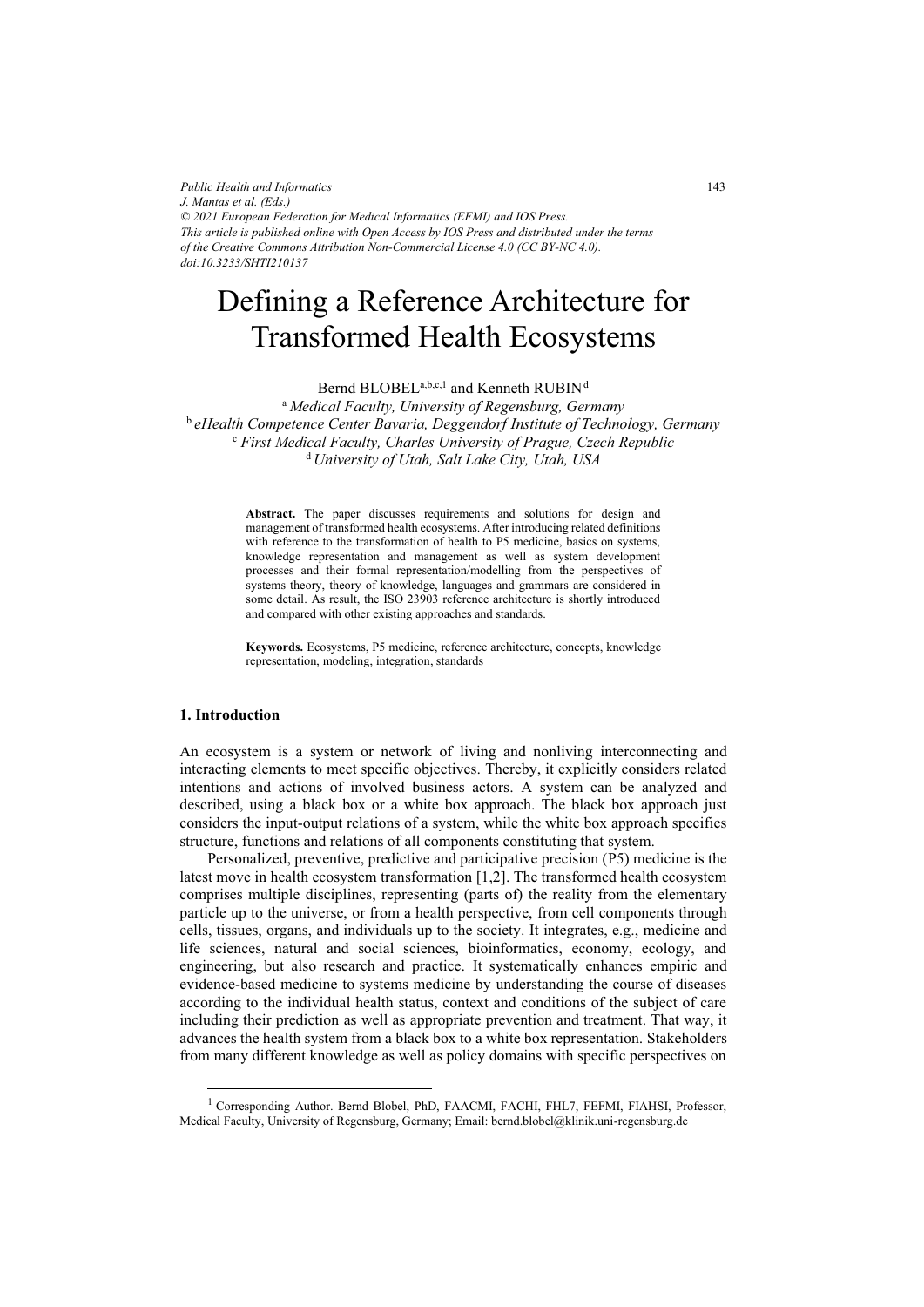the system, using their methodologies, terminologies and ontologies at different levels of maturity, knowledge, skills and experiences, provide this highly interdisciplinary approach. Intersections between, and needed integration of, those diversities present inherent challenges, driven both by the lack of shared expertise and by inherent miscommunications across disciplines, resulting in incompatible or incomplete solutions that frequently fail or fall short of their potential.

A reference architecture is commonly defined as a document or set of documents that provides recommended structures, functions and integrations of IT products and services, i.e. ICT specifications and resources represented using ICT ontologies, to form a solution. It embodies accepted industry best practices, thereby usually focusing on specific technologies. A reference architecture for transformed health ecosystems has to combine both the representation of the multidisciplinary ecosystem architecture and the development process of software enabling or supporting the ecosystem's business objectives. The challenge is to represent and integrate the knowledge of the different domains involved as well as the related enterprise and process models, their informational representations, and finally the implementable artifacts in one schema or framework.

The paper considers ecosystems and especially the transformed health ecosystem, but also the system evolution or system development process from different perspectives, deploying related theories, methodologies and representation styles to define a multidomain ecosystem's reference architecture. Here, systems theory, theory of knowledge, cognitive sciences and philosophy, theory of languages including their abstraction, expressivity and scope-specific grammars, system development processes, modeling good practices, enterprise architectures, information and data modeling, etc., have to be named.

## **2. Methods**

Systems theory defines a system as a set of interrelated elements (components) differentiated from the system's environment it interacts with. A system's architecture describes its components, their functions and relations, i.e., the system's structure and behavior. Therefore, the transformed health ecosystem is represented by knowledge, functions and operations of its subsystems or domains and the relations and dependencies among them, so forming a system of systems. [3]

To enable flexibility and re-usability, a reference architecture should be a composite, defined along different levels of abstraction or views according to ISO/IEC 10746, ISO/IEC/IEEE 42010 or the Rational Unified Process (RUP). Another reference architecture is OMG's Mode Driven Architecture (MDA) with its computationindependent models, platform-independent models and platform-specific models. For representing the different views or models, different languages with grammars at different level of generative power, expressivity and constraints ranging from domainspecific, context-aware natural languages with high generative power and less constraints through context-sensitive languages up to regular ones such as programming languages, must be deployed to develop and implement the intended ecosystem. To enable knowledge-driven, cross-domain interoperability and system integration as required for transformed health ecosystems, the development process must be combined with the multi-domain representation of the system. Just ISO 23903 Interoperability and integration reference architecture – Model and framework defines such approach.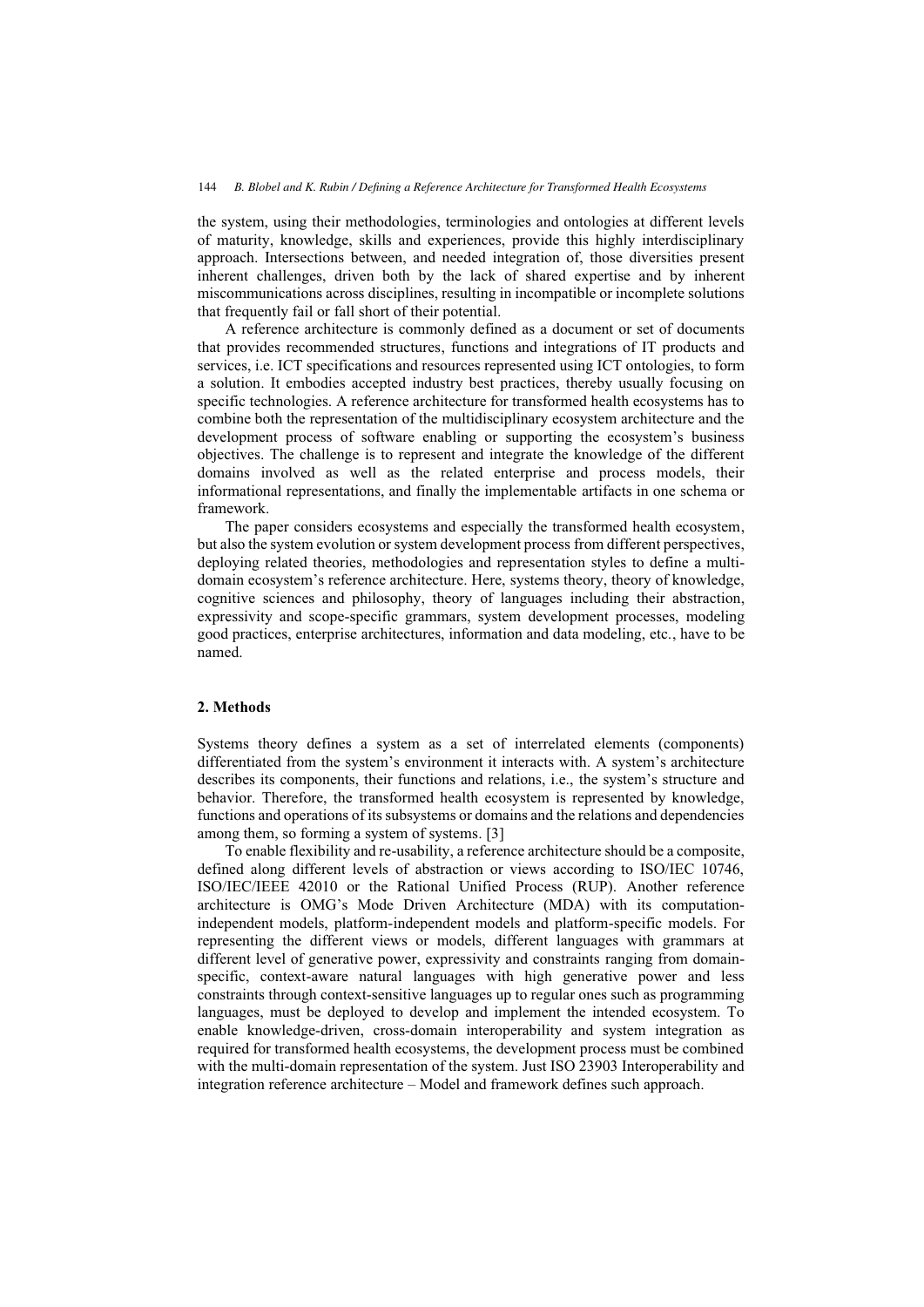#### **3. Systems Representation**

Structurally, the system is composed of subsystems, sub-subsystems, etc., according to the granularity levels in the process of components' composition/decomposition. The structural representation of the ecosystem follows the set theory, while the architectural representation of the ecosystem's concept world guiding its structure, function and behavior requires a constructive approach to mathematics using mathematical logics and type theory or in general universal type theory and universal logics. Barendregt introduced a generalization of the simply typed  $\lambda$ -calculus towards a three-dimensional calculus of construction, where each dimension represents another kind of dependency between terms and types, summarized as concepts [4].

For grouping interrelated elements in the sense of the domain's architectural compositions, the parametrized Barendregt Cube [5] has been deployed and transformed into a system-theoretical representation. The outcome is a cube consisting of three dimensions according to the Generic Component Model [6]: the domain dimension, the system's granularity level dimension, and the system's evolution level.

#### **4. Knowledge Representation**

Doerner defines domain knowledge as a set of reproducible and reliable models of a domain, representing that domain's perspective on reality to facilitate reasoning, inferring, or drawing conclusions. Those models can be repeatable formulated and justified in the domain of discourse [7]. The knowledge models represent information combined with experience, context, interpretation, and reflection to enable actions and decisions [8]. We have to distinguish three levels of knowledge representation: a) epistemological level (domain-specific modeling), b) notation level (formalization, concept representation), and c) processing level (computational, implementations).

For representing the concept space of a domain, the related domain ontology providing a formal explicit specification of a shared conceptualization of a domain of interest is used. Therefore, it describes an ordering system of entities of a domain with their concepts, functions, and relations, thereby instantiating the architectural components of the considered ecosystem.

#### **5. Good Modeling Practices**

A model conceptually represents some parts or aspects of reality, i.e. empirical objects, phenomena and processes, in an unambiguous, abstract, and at best formal way. Because of specific audiences resulting in specific requirements and modeling goals, but also due to behavioral, conceptual or contextual differences (e.g. knowledge, experiences, skills, etc. with the aforementioned consequences), two models of the same phenomenon may be quite different ambiguous. This effect gets even stronger, when the models represent views expressed through more restrictive and expressive, and therefore less powerful and context-free languages and related grammars. For overcoming related problems and guaranteeing conceptual integrity when integrating different KR models, good modeling design principles such as orthogonality (not linking independent elements, separate concerns), generality (austerity), parsimony (avoiding irrelevance), and propriety (appropriateness) [9] must be met. To get this, the relevant stakeholders shall define the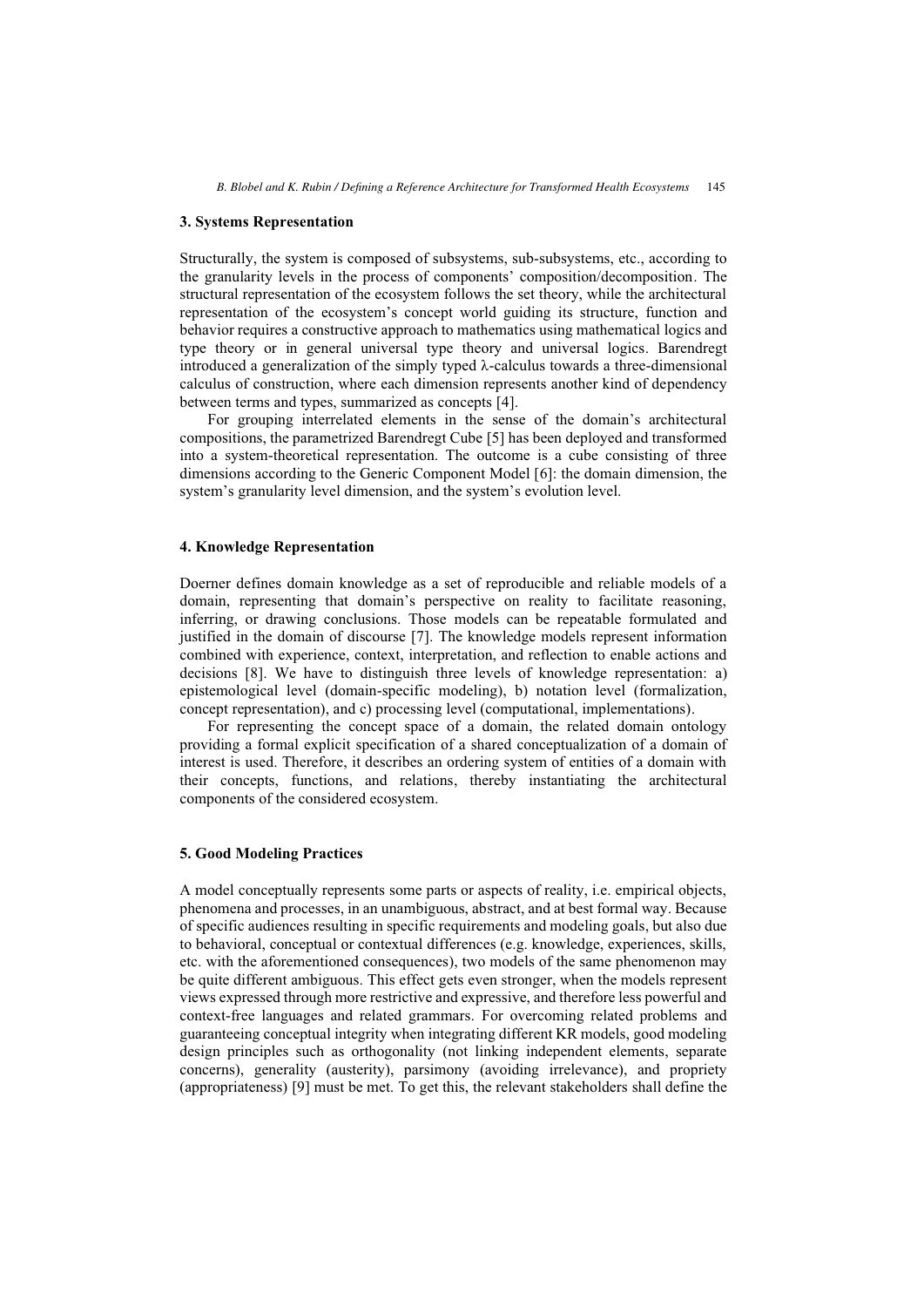provided view of the model as well as the way of structuring and naming the concepts of the problem space according to the aforementioned principles. Furthermore, data models at all levels (very high level, high level, logical, physical) [10], the related dimensions of modeling (knowledge space, knowledge, information, data) [11] and the different information level (external, conceptual, logical, physical) [12] must be developed and included. For deciding on the correctness of relations and dependencies at one level of modeling, we have to move up to a higher modeling level and finally up to the real-world knowledge space. For more details, see [3].

## **6. The ISO 23903 Interoperability and Integration Reference Architecture**

ISO 23903 is a mathematically, logically and philosophically founded system-oriented, architecture-centric, ontology-based reference architecture, which extends the viewpoints defined by ISO 42010, ISO 10746, or RUP by a real-world business view. Furthermore, it details OMG's Model Driven Architecture (MDA) Computation composition dimension and a domain dimension, consequently turning the aforementioned ISO specification into a three-dimensional reference model (Figure 1).



**Figure 1.** ISO DIS 23903 Mandatory Model and Framework.

# **7. Discussion**

The presented ISO 23903 Reference Architecture enables cross-domain concept/knowledge mapping and sharing, supported by ISO 21838 Top Level Ontologies, as well as integration of, and interoperability between, independently developed